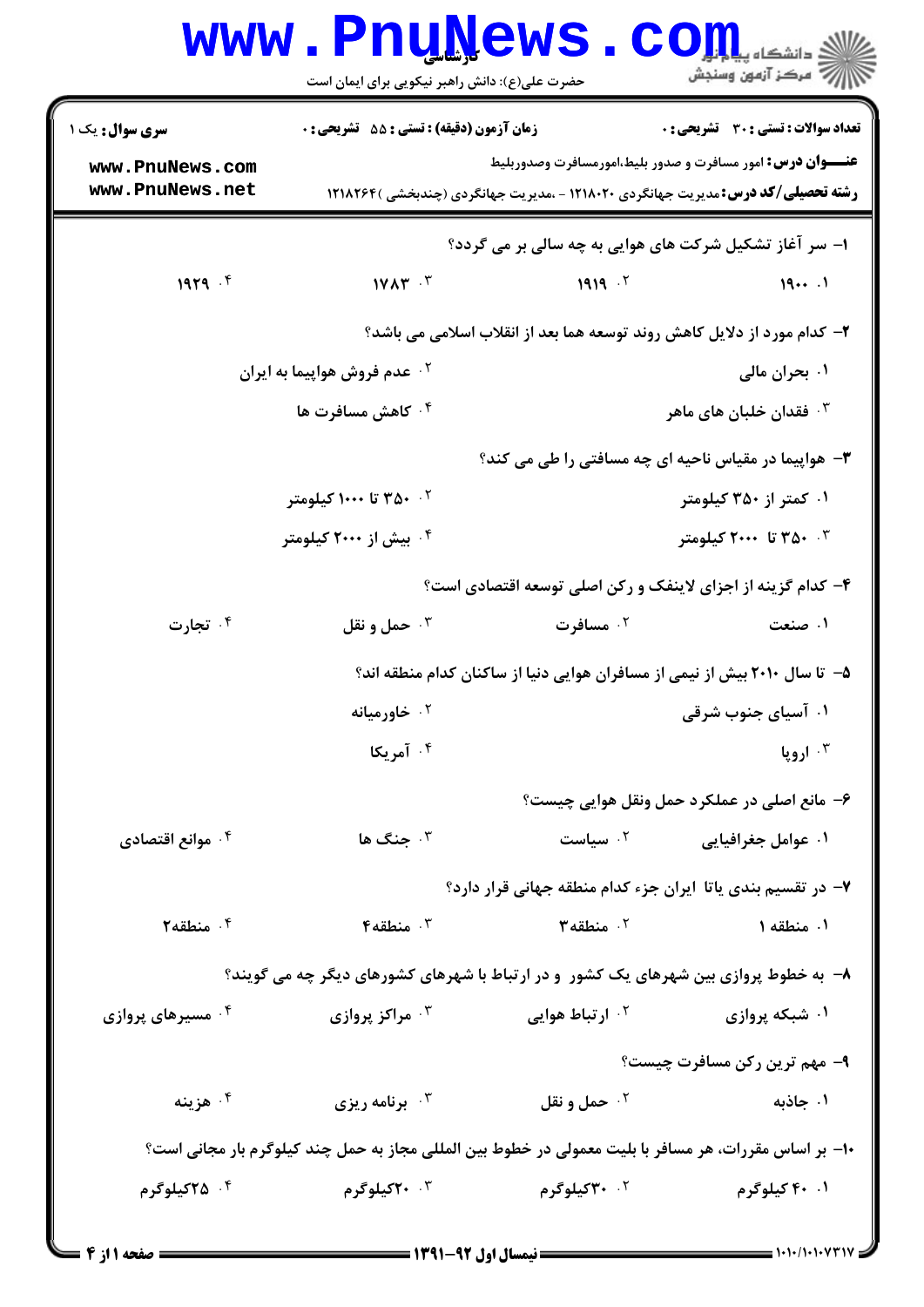|                                                                                                                                                                     | <b>U.L.Y.</b><br>حضرت علی(ع): دانش راهبر نیکویی برای ایمان است    |                                                                                                                                                              | د دانشکاه پ <b>یا با تا<mark>ر</mark></b><br>رِ که مرڪز آزمون وسنڊش |  |  |
|---------------------------------------------------------------------------------------------------------------------------------------------------------------------|-------------------------------------------------------------------|--------------------------------------------------------------------------------------------------------------------------------------------------------------|---------------------------------------------------------------------|--|--|
| <b>سری سوال : ۱ یک</b>                                                                                                                                              | <b>زمان آزمون (دقیقه) : تستی : 55 تشریحی : 0</b>                  |                                                                                                                                                              | <b>تعداد سوالات : تستی : 30 ٪ تشریحی : 0</b>                        |  |  |
| www.PnuNews.com<br>www.PnuNews.net                                                                                                                                  |                                                                   | <b>عنـــوان درس:</b> امور مسافرت و صدور بلیط،امورمسافرت وصدوربلیط<br><b>رشته تحصیلی/کد درس:</b> مدیریت جهانگردی ۱۲۱۸۰۲۰ - ،مدیریت جهانگردی (چندبخشی )۱۲۱۸۲۶۴ |                                                                     |  |  |
| 11- زمان خاتمه پذیرش مسافر در پروازهای بین المللی چند دقیقه قبل از پرواز است؟                                                                                       |                                                                   |                                                                                                                                                              |                                                                     |  |  |
| ا دقیقه $\cdot$ ۴ $\cdot$                                                                                                                                           | <b>۱۲۰</b> ۰۳ دقیقه                                               | ۰۲ ۶۰ دقیقه                                                                                                                                                  | ۰۱ ۲۵ دقیقه                                                         |  |  |
|                                                                                                                                                                     |                                                                   | ۱۲– معیار تعهدات خطوط هوایی برای پرداخت خسارت جامه دان چیست؟                                                                                                 |                                                                     |  |  |
| ۰۴ اندازه آن                                                                                                                                                        | وزن آن $\cdot$                                                    | ۰ <sup>۲</sup> محتویات آن                                                                                                                                    | ۰۱ ارزش واقعی آن                                                    |  |  |
|                                                                                                                                                                     | ۱۳- اولین فرودگاه مدرن مدتی قبل از جنگ جهانی دوم در کجا تاسیس شد؟ |                                                                                                                                                              |                                                                     |  |  |
| ۰۴ انگلستان                                                                                                                                                         | روسیه $\cdot^{\mathsf{r}}$                                        | <sup>۲</sup> ۰ آلمان شرقی                                                                                                                                    | ۰۱ آلمان غربی                                                       |  |  |
|                                                                                                                                                                     |                                                                   |                                                                                                                                                              | ۱۴- فرودگاه مقصد به چه دسته هایی تقسیم می شود؟                      |  |  |
| ۰۴ احتیاطی - میانی                                                                                                                                                  | میانی - اولیه $\cdot$                                             | میانی – نهایی $^{\prime}$                                                                                                                                    | ۰۱ اوليه - ثانويه                                                   |  |  |
| ۱۵– مسئولیت کدام قسمت در شرکتهای هواپیمایی در فرودگاه، تامین تدارکات پذیرایی(غذا، روزنامه، اسباب بازی و …) مربوط<br>به پروازهایی است که از یک فرودگاه انجام می شود؟ |                                                                   |                                                                                                                                                              |                                                                     |  |  |
| ۰۴ خدمات مسافر                                                                                                                                                      | ۰۳ رمپ                                                            | <sup>۲.</sup> فنی                                                                                                                                            | ۰۱ کترینگ                                                           |  |  |
| ۱۶– "اجازه پرواز بر فراز خاک یک کشور بدون داشتن حق فرود"، نشانگر کدام یک از انواع آزادی های شرکتهای هواپیمایی<br>برای انجام پروازهای بین المللی است؟                |                                                                   |                                                                                                                                                              |                                                                     |  |  |
| نوع اول $\cdot$ $^{\circ}$                                                                                                                                          | نوع دوم $\cdot^{\mathtt{w}}$                                      | ۰ <sup>۲</sup> نوع سوم                                                                                                                                       | ۰۱ نوع چهارم                                                        |  |  |
|                                                                                                                                                                     |                                                                   | ۱۷– کدام یک از گزینه های زیر از مسیرهای پرواز خارج از حوزه اختیار ایکائو است؟                                                                                |                                                                     |  |  |
|                                                                                                                                                                     | <sup>۲ .</sup> پروازهای داخلی                                     | ۰۱ پروازهای بین الملل <u>ی</u>                                                                                                                               |                                                                     |  |  |
| ۰۴ پروازهای بین کشورهای همسایه                                                                                                                                      |                                                                   | بروازهای بین قاره ای $\cdot^{\mathsf{\tiny{\sf F}}}$                                                                                                         |                                                                     |  |  |
|                                                                                                                                                                     |                                                                   | ۱۸– کدام کنوانسیون به امور شناسایی بین المللی حقوقی در داخل هواپیما می پردازد؟                                                                               |                                                                     |  |  |
| ۰ <sup>۴</sup> شیکاگو                                                                                                                                               | ۰۳ ژنو                                                            | ۰ <sup>۲</sup> ورشو                                                                                                                                          | ۰۱ رم                                                               |  |  |
|                                                                                                                                                                     |                                                                   |                                                                                                                                                              | ۱۹- مهم ترین امتیاز عضویت در یاتا چیست؟                             |  |  |
|                                                                                                                                                                     | ۰۲ سود بیشتر                                                      |                                                                                                                                                              | ۰۱ ایجاد یک سیستم بلیت همگانی                                       |  |  |
|                                                                                                                                                                     | ۰ <sup>۴</sup> تشویق تجارت هوایی                                  |                                                                                                                                                              | ۰ <sup>۳</sup> رفع مشکلات حمل ونقل هوایی                            |  |  |
|                                                                                                                                                                     |                                                                   |                                                                                                                                                              |                                                                     |  |  |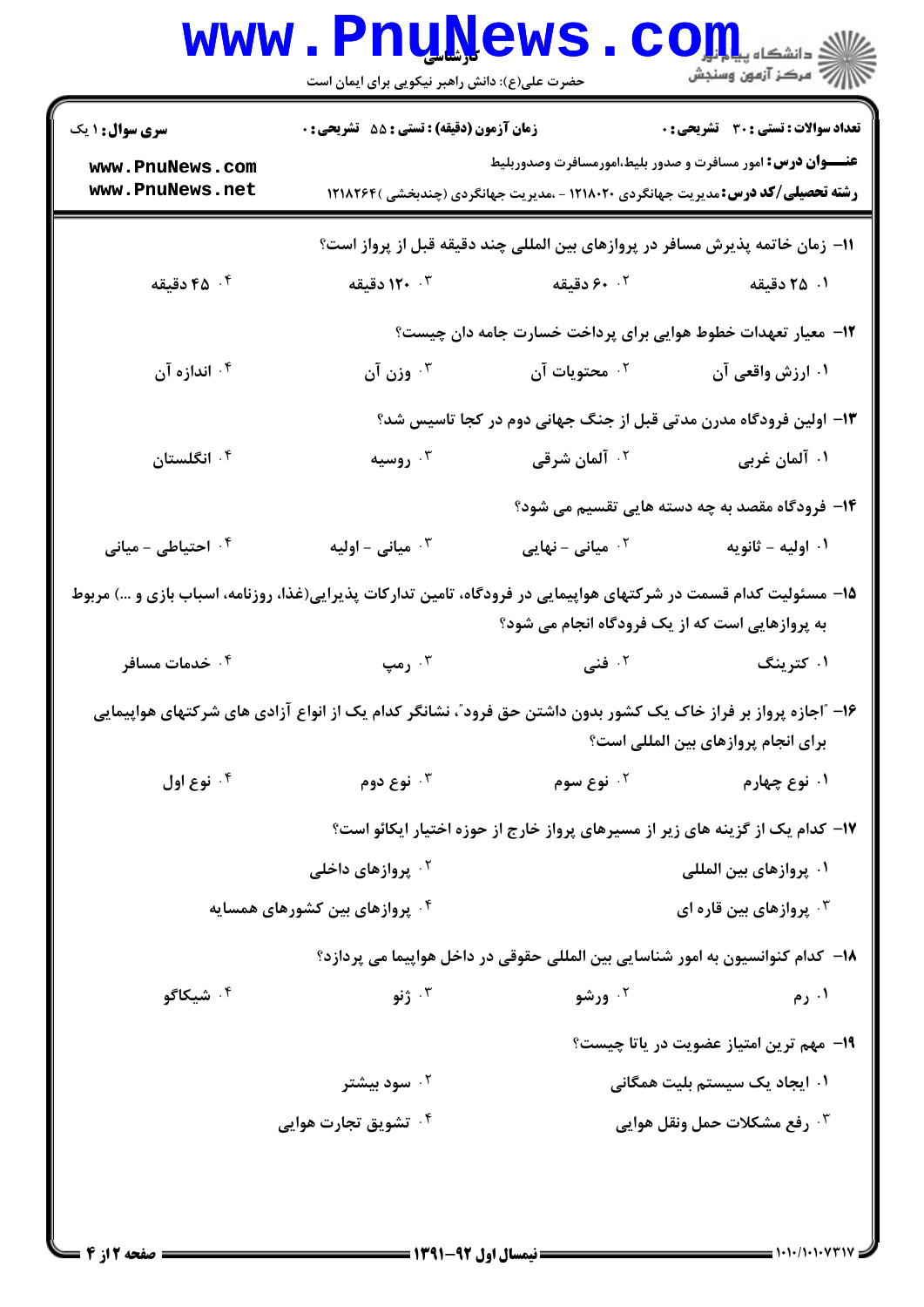|                                                                                                             | <b>www.PnuNews</b><br>حضرت علی(ع): دانش راهبر نیکویی برای ایمان است                     |                                                                                                                                                              | $\mathbf{C}\mathbf{O}\mathbf{H}$ :<br>// مرکز آزمون وسنجش |  |  |
|-------------------------------------------------------------------------------------------------------------|-----------------------------------------------------------------------------------------|--------------------------------------------------------------------------------------------------------------------------------------------------------------|-----------------------------------------------------------|--|--|
| <b>سری سوال : ۱ یک</b>                                                                                      | زمان آزمون (دقیقه) : تستی : 55 گشریحی : 0                                               |                                                                                                                                                              | تعداد سوالات : تستى : 30 - تشريحي : 0                     |  |  |
| www.PnuNews.com<br>www.PnuNews.net                                                                          |                                                                                         | <b>عنـــوان درس:</b> امور مسافرت و صدور بلیط،امورمسافرت وصدوربلیط<br><b>رشته تحصیلی/کد درس:</b> مدیریت جهانگردی ۱۲۱۸۰۲۰ - ،مدیریت جهانگردی (چندبخشی )۱۲۱۸۲۶۴ |                                                           |  |  |
| +۲- بر اساس طبقه بندی نرخ بلیت های خارجی یاتا بر اساس مبدا شروع پرواز، چنانچه که محل فروش بلیت و صدور آن در |                                                                                         |                                                                                                                                                              |                                                           |  |  |
|                                                                                                             |                                                                                         | کشوری غیر از محل شروع پرواز باشد اصطلاحاً چه نامیده می شود؟                                                                                                  |                                                           |  |  |
| Soto .۴                                                                                                     | Sito $\cdot$ $\cdot$                                                                    | Soti .r                                                                                                                                                      | Siti .                                                    |  |  |
|                                                                                                             |                                                                                         | <b>۲۱</b> – مدت اعتبار بلیت پرواز داخلی چه مدت پس از صدور است؟                                                                                               |                                                           |  |  |
| ۰۴ نا محدود است                                                                                             | ۰ <sup>۳</sup> شش ماه                                                                   | ۰ <sup>۲</sup> یک ماه                                                                                                                                        | ۰۱ یک سال                                                 |  |  |
|                                                                                                             |                                                                                         | <b>۲۲</b> – کدام یک از گزینه های زیر نشان دهنده انواع نرخ بلیت های خارجی می باشد؟                                                                            |                                                           |  |  |
| ۰۴ ویژه-مخصوص                                                                                               | ۰۳ معمولی- ویژه                                                                         | ۰ <sup>۲</sup> نرمال - مخصوص                                                                                                                                 | ۰۱ معمولی - نرمال                                         |  |  |
|                                                                                                             | ۲۳- مسیری که رفت و برگشت است ولیکن مسیر رفت و برگشت شبیه یکدیگر نیست، چه نامیده می شود؟ |                                                                                                                                                              |                                                           |  |  |
| ۰۴ مختلط                                                                                                    | ۰ <sup>۳ .</sup> سرکل تریپ                                                              | <b>۰۲ رفت و برگشت</b>                                                                                                                                        | ۰۱ دوطرفه                                                 |  |  |
|                                                                                                             |                                                                                         | ۲۴- اوراق بهاداری که جهت پرداخت هزینه های متفرقه در مسیرهای پروازی از آنها استفاده می شود، چه نامیده می شود؟                                                 |                                                           |  |  |
| $PNR$ . $f$                                                                                                 | $APT \cdot r$                                                                           | MCO .Y                                                                                                                                                       | PTA.                                                      |  |  |
|                                                                                                             |                                                                                         | <b>۲۵</b> – در خرید بلیت الکترونیکی از چند ساعت قبل از پرواز استرداد بلیت امکان پذیر <u>نیست؟</u>                                                            |                                                           |  |  |
| ۰ <sup>۴</sup> چهار ساعت                                                                                    | سه ساعت $\cdot$ "                                                                       | ۰ <sup>۲</sup> دو ساعت                                                                                                                                       | ۰۱ یک ساعت                                                |  |  |
|                                                                                                             |                                                                                         | ۲۶- اگر برای گرینویچ ارزش زمانی صفر در نظر بگیریم در ازای هر ۱۵ درجه طولی که به سمت شرق حرکت کنیم چه می شود؟                                                 |                                                           |  |  |
|                                                                                                             | ۰۱ نیم ساعت به صفر افزوده می شود.<br><b>گ نیم ساعت از صفر کم می شود.</b>                |                                                                                                                                                              |                                                           |  |  |
|                                                                                                             | ۰۴ یک ساعت به صفر افزوده می شود.                                                        | <b>4 . یک ساعت از صفر کم می شود.</b>                                                                                                                         |                                                           |  |  |
|                                                                                                             |                                                                                         | ۲۷- الصاق عکس اطفال بر روی گذرنامه از چند سالگی اجباری است؟                                                                                                  |                                                           |  |  |
| ۰۴ ه سال                                                                                                    | سال $\mathfrak{r}$ . $\mathfrak{r}$                                                     | ۳ $\cdot$ ۳ سال $\cdot$                                                                                                                                      | ۰۱ ۲ سال                                                  |  |  |
|                                                                                                             |                                                                                         |                                                                                                                                                              | ۲۸– کدام نوع گذرنامه توسط سازمان ملل صادر می شود؟         |  |  |
|                                                                                                             | ۰۲ گذرنامه سیاسی                                                                        |                                                                                                                                                              | ۱. گذرنامه عادی                                           |  |  |
|                                                                                                             | ۰۴ گذرنامه خدماتی                                                                       |                                                                                                                                                              | ۰۳ گذرنامه بین المللی با علامت قرمز                       |  |  |
|                                                                                                             |                                                                                         | <b>۲۹</b> - ویزای عبور(ترانزیت) نوع C اصطلاحاً چه نامیده می شود؟                                                                                             |                                                           |  |  |
| ۰۴ روادید اعتباری                                                                                           | روادید اقامتی $\cdot^{\mathsf{y}}$                                                      | ۰ <sup>۲</sup> روادید جهانگردی                                                                                                                               | ۰۱ روادید عبور                                            |  |  |
| <b>: صفحه 3 از</b>                                                                                          |                                                                                         |                                                                                                                                                              | $\equiv$ ۱۰۱۰/۱۰۱۰۷۳۱۱                                    |  |  |